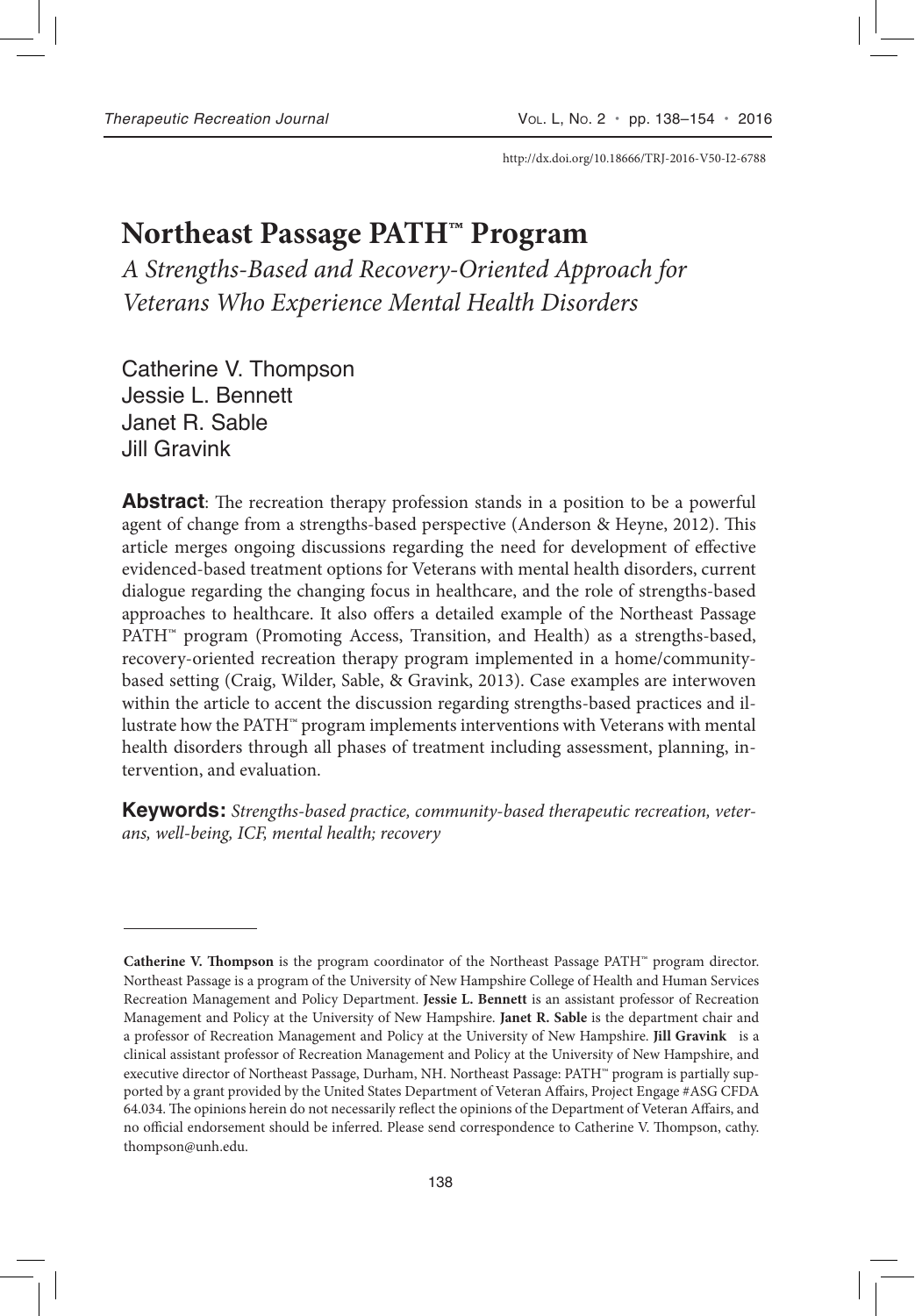"May your choices reflect your hopes, *not your fears."*  —Nelson Mandela

Nelson Mandela's wish for the wellbeing of another embodies a concept evident at the core of strengths-based healthcare practices. It shares an assumption that all individuals desire to live lives of meaning and purpose, to actualize their dreams and goals, and to become the best versions of themselves (Heyne & Anderson, 2012; Seligman, 2002; 2011). Layered on this assumption is the wish that each individual be able to access the skills and resources that enable him or her to make choices and take action toward dreams and goals despite the existence of fears or obstacles.

Strengths-based, recovery-oriented strategies are identified as the current standard of care for treatment of individuals with mental health disorders (National Alliance on Mental Illness [NAMI], n.d.; Seligman, 2002; 2011; US Department of Health and Human Services [DHHS], 2006; World Health organization [WHO], 2001; 2013). A strengths-based treatment model recognizes an individual's personal talents, skills, interests, and assets and uses them as the starting point to create desired changes in health and well-being as part of the recovery process (Anderson & Heyne, 2012; Heyne & Anderson, 2012; Seligman, 2011).

The national and global messages regarding mental health disorders are those of hope and recovery (NAMI, n.d.; National Council for Behavioral Health, 2014; WHO 2001; 2013). Recovery has come to have two conceptual meanings relevant to treatment of mental health disorders. The first is a "recovery from" concept, meaning a reduction or amelioration of symptoms associated with mental health disorders. The other meaning includes a "recovery in" concept, embracing an individual's right to "a safe, dignified, personally meaningful and gratifying life in the community, while continuing to have a mental [health disorder]" (Davidson & Roe, 2007, p. 464; DHHS, 2006; WHO, 2001; 2013). Hope underscores the concept that recovery is possible (Iwasaki, Coyle, & Shank, 2010; NAMI, n.d.; WHO, 2001).

Despite this, there are an overwhelming number of veterans who do not feel hopeful, who do not access available mental health care, and who are not able to embody the powerful wish for wellbeing in the opening quotation (Irving, Telfer, & Blake, 1997; Kemp & Bossarte, 2013; Zinzow, Britt, McFadden, Burnette, & Gillispie, 2012). For many veterans who experience mental health disorders, their daily lives are often represented by choices made to reduce or simply endure symptoms instead of choices that support health and well-being (Price, Lundberg, Zabriskie, & Barney, 2015).

From a strictly deficits perspective, the statistics present a clear picture of the need for improvement in available services for veterans. Since September 11, 2001, the United States has deployed over 2.2 million troops in the Global War on Terror (Zinzow et al., 2012). Of these 2.2 million, an estimated 30% to 40% will experience a mental health disorder requiring treatment, such as depression, anxiety, or posttraumatic stress (PTS; National Council for Behavioral Health, 2012, 2014; Zinzow et al., 2012). These most recent troops add their numbers to the ranks of roughly 21 million U.S. Veterans (U.S. Department of Veterans Affairs, 2014). Untreated mental health disorders have lasting impact on every generation of Veterans and our country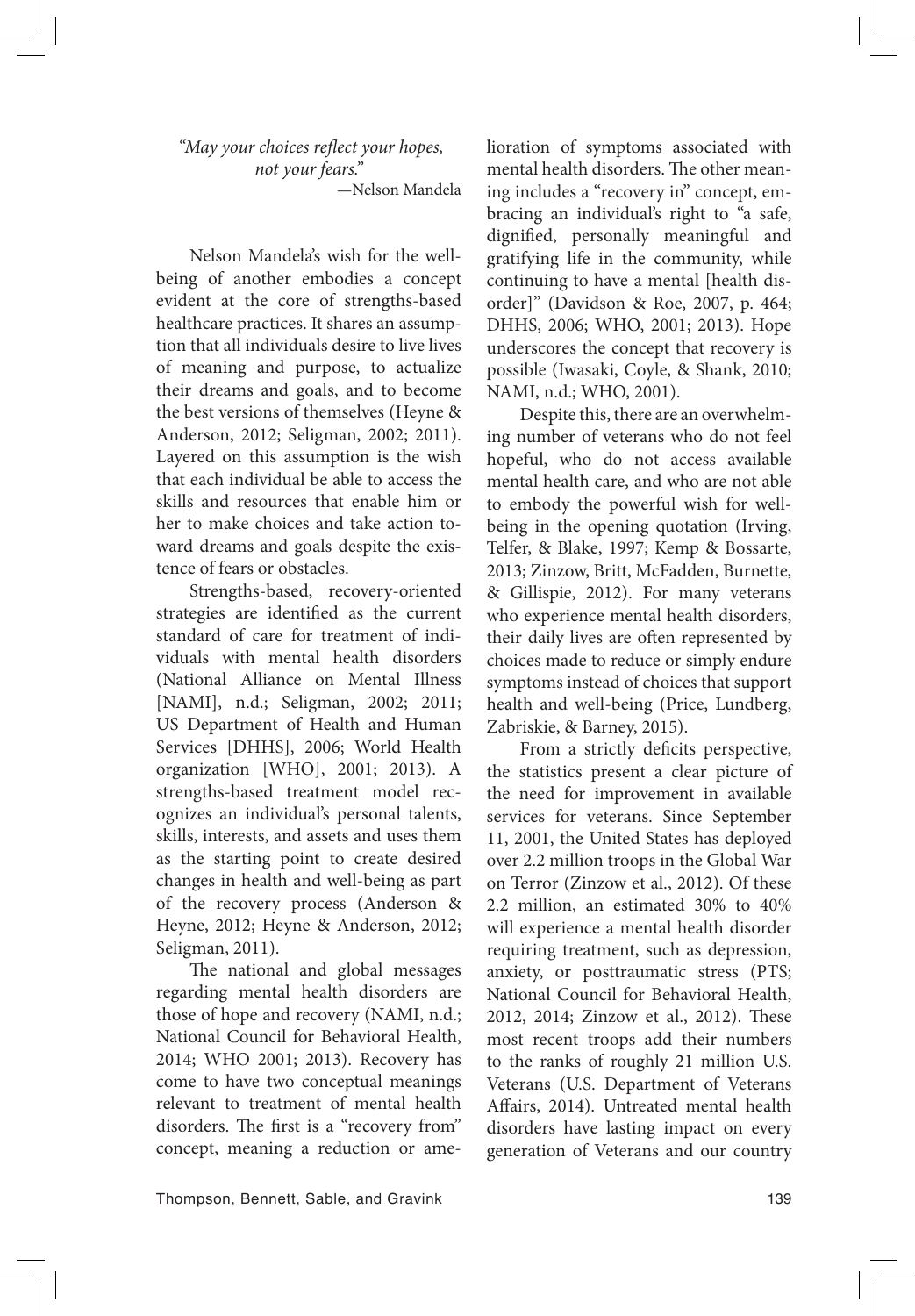as a whole (Magruder & Yeager, 2009; National Council for Behavioral Health, 2014).

PTS symptoms such as intrusive memories, emotional numbing, and avoidance, influence levels of functioning across physical, cognitive, and social domains (Maguen & Burkman, 2013; Price, 2013; Schnurr, Lunney, Bovin, & Marx, 2009). The resulting impact on individuals, families, and society is multidimensional (Schnurr et al., 2009). For example, 68% to 84% of veterans who experience PTS will likely also experience a life-long alcohol abuse disorder, are three times more likely to engage in interpersonal violence than the general public, and have more marital/family problems often connected to instances of domestic violence (Coll, Weiss, & Yarvis, 2011). Unemployment rates among Veterans of Iraq and Afghanistan Wars are 40% higher than the national average; one in every three homeless men is a veteran, and approximately 22 veterans commit suicide everyday (National Council for Behavioral Health, 2014). This view presented by statistics, albeit based in deficit, illustrates the need for positive growth in the healthcare system for Veterans who experience a mental health disorder.

## **Health and Well-Being**

The World Health Organization (WHO) defined health as "the state of complete mental, physical, and social well-being vs. simply the absence of disease" (WHO, 1946, p. 100). The WHO attempts to operationalize these concepts of well-being through the International Classification of Functioning, Disability, and Health (ICF), that evaluates individuals not only in terms of body function and structure (the more traditional view of health), but also functioning in regards to participation in life and community activities within the context of personal and environmental factors (WHO, 2002). The field of positive psychology embraces this concept of health, participation, and well-being. Positive psychology discusses well-being as a construct comprised of things such as experiencing positive emotion, positive relationships with others, engagement in activities chosen for their own sake, achievement, and meaning defined as "belonging to and serving something that you believe is bigger than the self" (Seligman, 2011, p. 17).

Within both the ICF framework and positive psychology definitions, the concept of functioning reflects the interaction between the individual's functional skills, access to internal and external resources that support successful development of positive relationships, engaging in community events and leisure activities, experiences of positive emotions, and living a life of meaning and purpose (Seligman, 2011; WHO, 2002).

The WHO identifies these aspects of well-being as a human right in the 2013 Mental Health Action Plan, and identifies the facilitation of access and engagement as the responsibility of health care providers (WHO, 2013). This facilitation is at the core of strengths-based approaches to care; and, is consistent with current recommendations for treatment modalities for Veterans who experience mental health disorders.

## **Recommendations for Veteran Care**

Results of veteran-specific studies indicate treatment approaches with outcomes related to those indicators of wellbeing identified by ICF and the field of positive psychology previously discussed. Suggestions include development of modalities that utilize both cognitive and experiential means to increase personal belief in ability to cope, transform stress into personal strength, assign meaning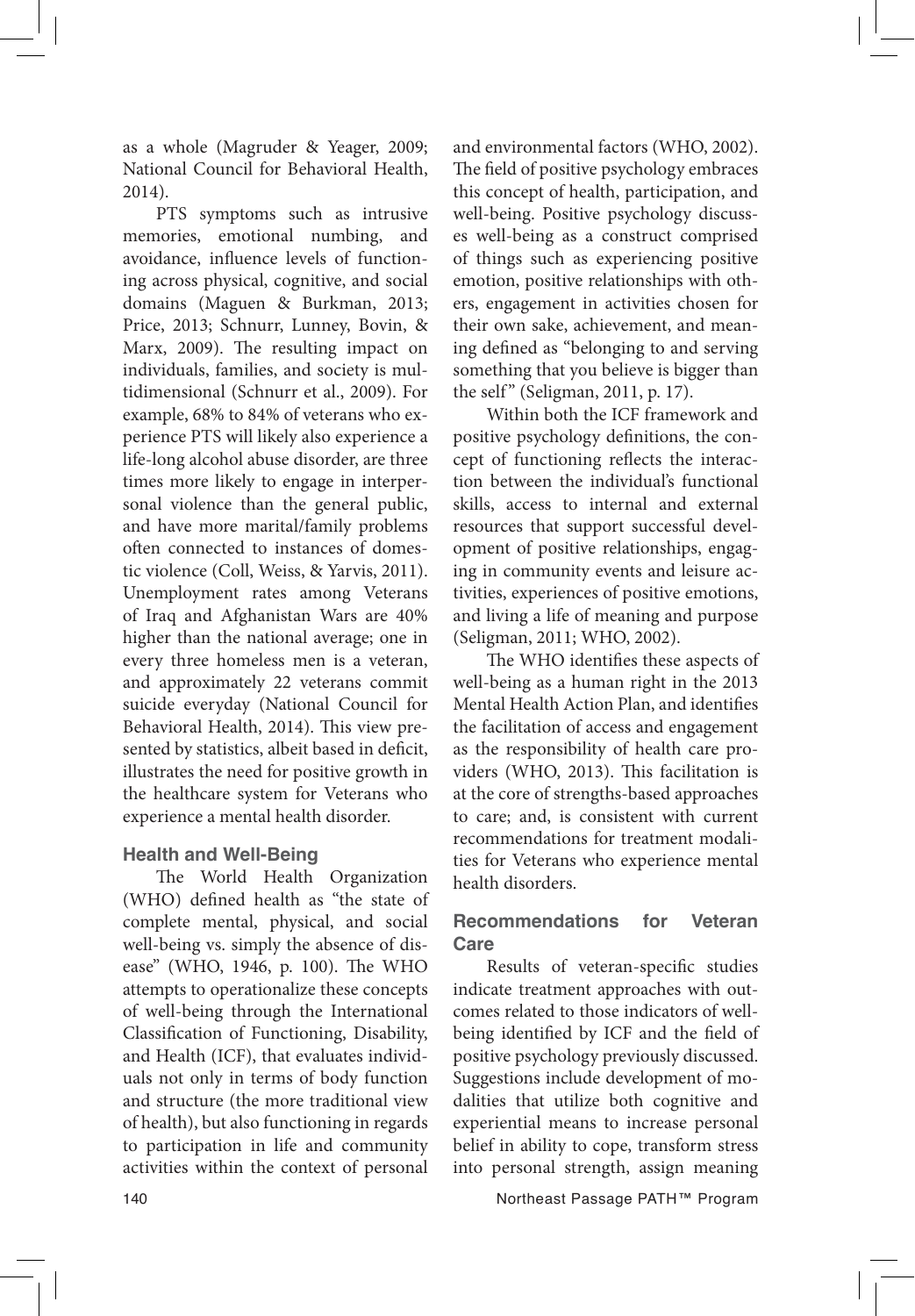to experience and life, foster the development of social networks, increase the experience of positive emotions, and redefine self and the world (Hawkins, Mc-Guire, Britt, & Linder, 2015; Litz et al., 2009; Pietrzak, Russo, Ling, & Southwick, 2011; Steenkamp et al., 2011). Within this context, experiential means including participation/engagement in a variety of personally and culturally relevant recreation activities that support health, social connections, and reinforce positive aspects of self/values (Iwasaki et al., 2010; Iwasaki, Mackay, Mactavish, Ristock & Bartlett, 2006; Maguen & Burkman).

The recreation therapy profession has great potential to fill this call for treatment modalities to support the recovery of veterans and members of the armed forces who experience mental health disorders related to their military service. Recreation therapists use purposeful and carefully facilitated recreation engagement and experiences as the context to enable increased access to community resources and individual strengths and skills that support well-being across multiple health domains (Anderson & Heyne, 2012; Carruthers & Hood 2007; Heyne & Anderson, 2012; Hood & Carruthers, 2007).

#### **PATH™ Program (Promoting Access, Transition, and Health)**

The Northeast Passage PATH™ program is a strengths-based recovery-oriented therapeutic recreation intervention that actively engages veterans with disabilities in recreation and leisure experiences in their home communities (Wilder et al., 2011). This program has a strong history of outcomes that include increasing access to resources, developing social connections, redefining self, and creating lives of meaning and purpose through recreation engagement for individuals who experience disability (Craig, Wilder,

Sable, & Gravink, 2013; Sable & Gravink, 2005; Wilder et al., 2011).

PATH<sup>™</sup> recreation therapists meet with veterans in their homes to conduct a comprehensive bio-psycho-social assessment that includes identification of individual strengths, recreation interests, and personal history. Through a collaborative process, individual goals related to health and well-being are identified and a goal-based plan guides subsequent visits. PATH™ therapists meet with veterans four to 12 times over the course of six months to a year to work toward their identified goals (Wilder et al., 2011). Interventions take place within the community and utilize recreation interests to build further strengths. Sustainable engagement in recreation becomes a pathway for redefining one's self within the context of his/her environment, builds relationships, and improves health (Craig et al., 2013; Sable & Gravink, 2005; Wilder et al., 2011).

In 2014, Northeast Passage received a Veterans Administration (VA) Adaptive Sports grant that extended the PATH™ program to veterans and members of the armed forces who experience mental health disorders as the primary reason for referral (Northeast Passage, n.d.). The VA Adaptive Sports Grant recognizes the importance of recreation participation as a way to support the recovery of veterans who experience mental health disorders. This is reflective of both global and national trends in best practices for mental healthcare and consistent with calls for alternative treatment modalities identified earlier (DHHS, 2006; Iwasaki et al., 2010; WHO 2002; 2004; 2013).

#### **Integrating Theory with Practice**

There are multiple theories that support recreation therapy as a strengthsbased practice (Heyne & Anderson, 2012). Figure 1 is a condensed version of Heyne and Anderson's internal and exter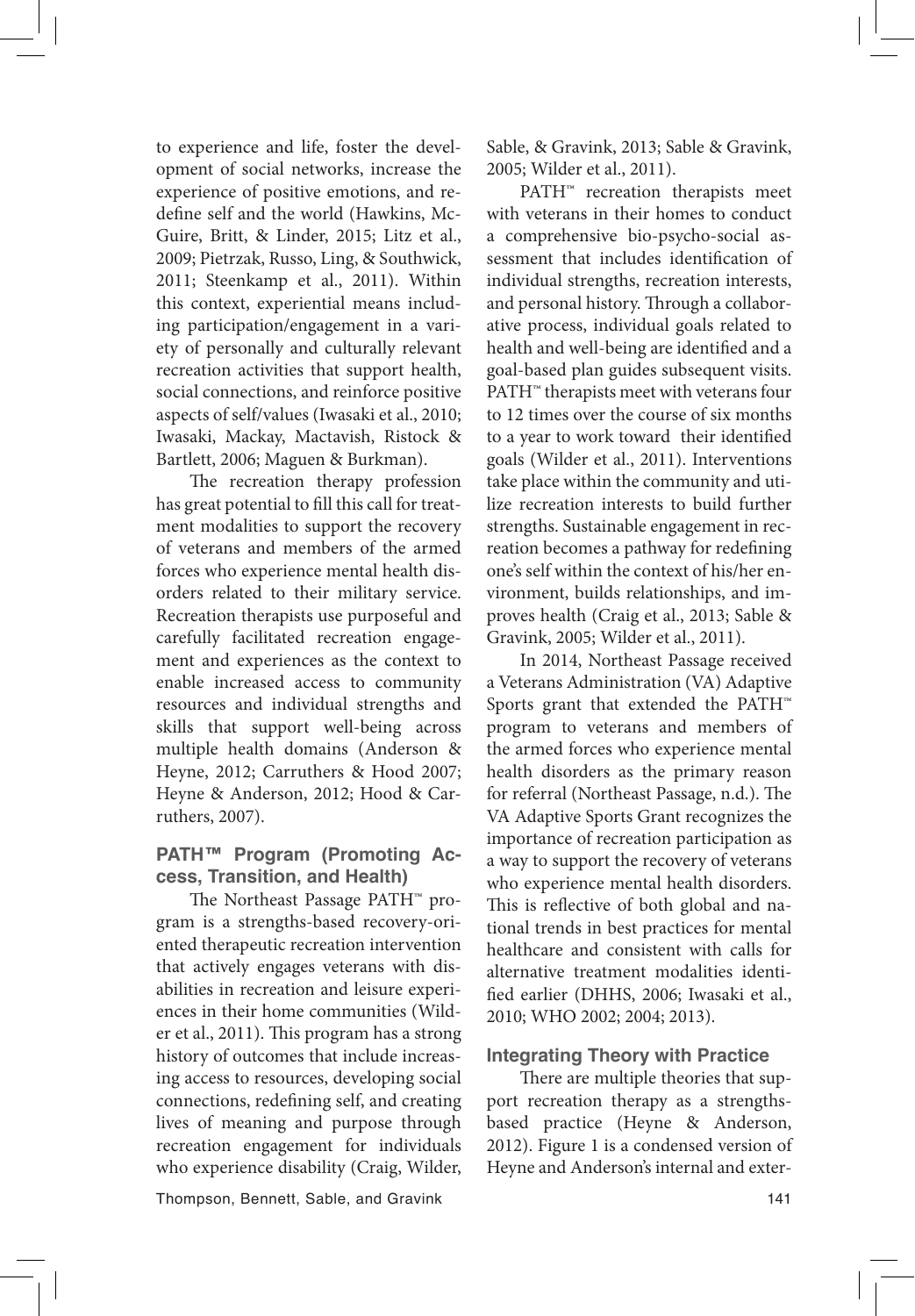nal strengths model (2012, p. 108). This model presents strengths as both internal (skills, knowledge, character traits, etc.) and external (environment including other social supports, built and natural resources, and available opportunities). The dotted line between these internal and external strengths represents the fluid nature and relationship of these two worlds. Recreation is both an internal and external strength, as well as a means for developing strengths. Recreation therapists utilize recreation as a tool to facilitate this process of increased strengths (Anderson & Heyne 2012; Heyne & Anderson, 2012). This dynamic exchange represented by the dotted line can also be understood to be where facilitation of increased strengths within a recreation therapy intervention takes place (see Figure 1).

Figure 2 expands this original model at the dotted line to illustrate the integration of multiple, but related, constructs of health presented by the ICF and positive

psychology into practical application by the Northeast Passage PATH™ program. In this model, the dotted line is expanded to represent areas of facilitation by the PATH<sup>™</sup> program (represented in grey) that comprise the concept of function. ICF evaluation of functioning includes participation (engagement) as well as environmental factors (their relative accessibility). The internal self/strengths engages the world by participation/engagement and is represented by an arrow leading outward. The external world/ strengths touch the individual through their relative accessibility or availability and is represented by an arrow leading toward the self. At a core level, recreation therapists use existing strengths to facilitate further skill development, experience positive emotion, relationships, achievement and meaning. The resulting increases in individual strengths and ability to function contribute to an individual's overall subjective well-being (Anderson & Heyne, 2012; Seligman, 2011).



**Figure 1.** Internal and External Srengths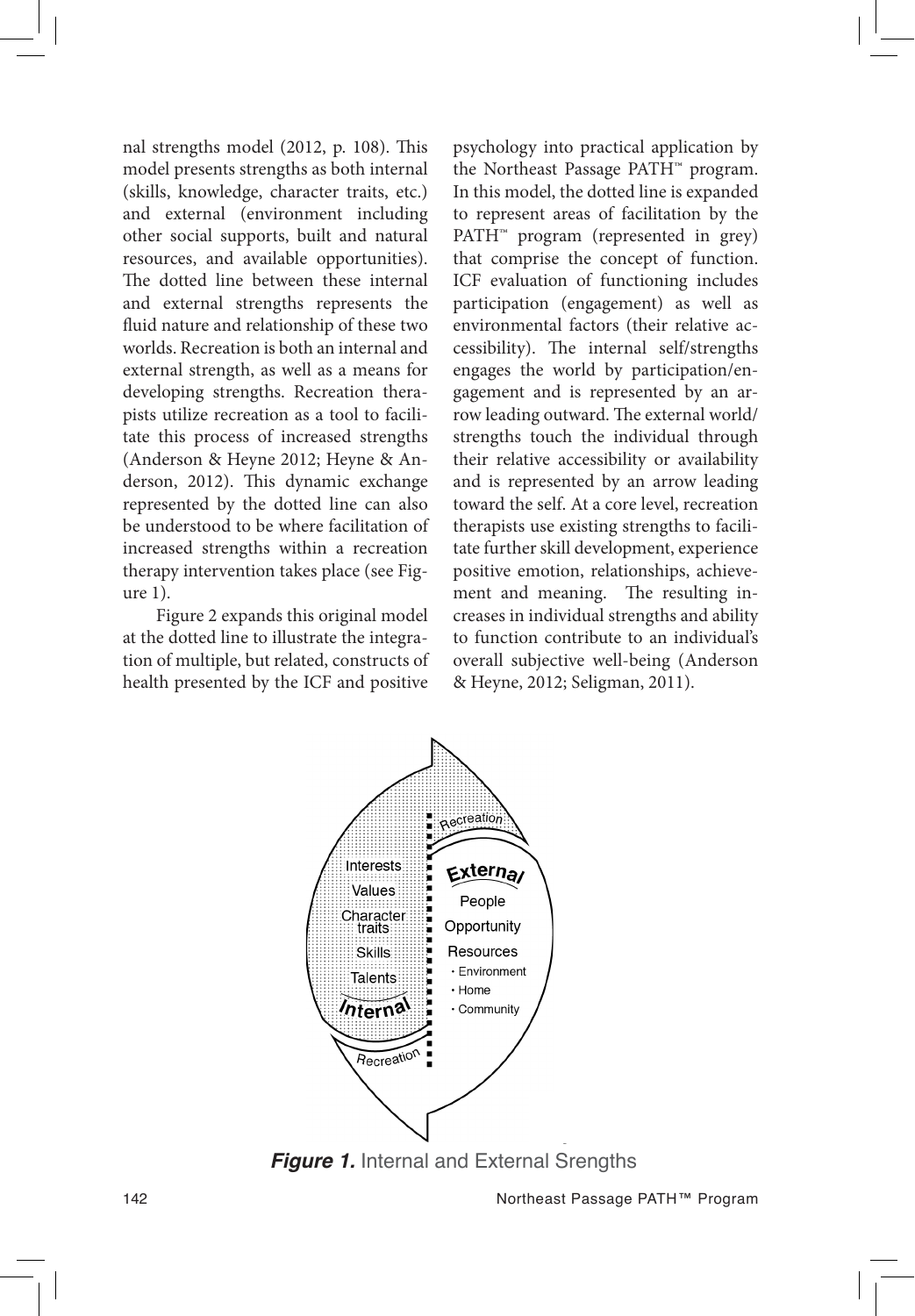## **Well-being**



*Figure 2.* PATH™ Program Model

Over the past 11 years, Northeast Passage has provided a continuum of services to veterans in their community that support health at their level of readiness to engage. Northeast Passages' continuum of services range from ongoing event style adaptive sports and recreation programs, veterans specific recreation programs, one-on-one in office consultation regarding adaptive equipment and equipment rental, to its most intensive one on one in home/community-based therapeutic recreation services (i.e., PATH™). The PATH™ program is designed to reach those individuals who, based on their current experience of disability and their

unique individual circumstances, are less likely to access available resources or engage in activities that support health. This approach to meaningful and relevant health-related goals, embedded in the context of the daily life, was identified by participants as the primary aspects of the program that created change (Craig et al., 2013).

To connect veterans with the PATH™ program, Northeast Passage utilizes relationships with veterans' service providers. Northeast Passage has worked with the VA national office to create a form that service providers can utilize when working with a veteran. After receiving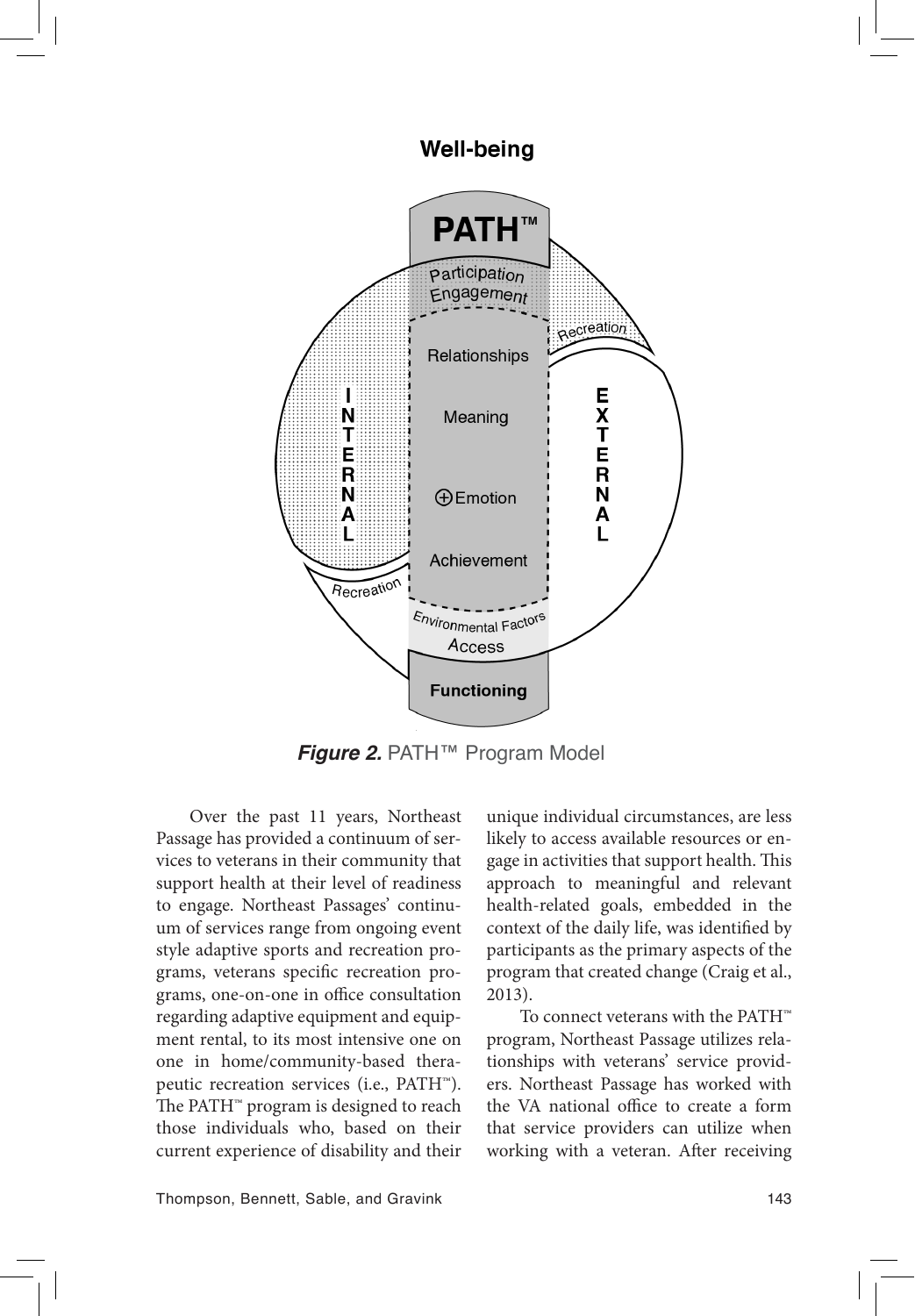the form, a PATH™ therapist follows up with a phone call to the veteran to initiate participation in the program. Northeast Passage has done extensive outreach to VA providers in departments of primary care, pain management, mental health, social work, peer-to-peer counselors, and Veteran centers staff/therapists. This provides multiple avenues for Veterans to connect with the Northeast Passage PATH<sup>™</sup> program and benefit from the program.

#### **Examples of PATH™ Program Veterans**

Northeast Passage serves veterans across all areas of service that experience mental health disorders directly related to their military experience. The PATH™ program also acknowledges the entirety of individual experience that contributes to his or her health status, including personal biology, individual history prior to military service, as well as current life circumstances. Below are three case examples of veterans who have accessed the Northeast Passage PATH™ program. These case examples illustrate the diversity of veterans across service eras and the importance of being prepared to respond to the complexity of the veteran's experiences and situations. These initial case descriptions are typical of information received from a referral based in a medical model.

**Case example #1: William**. William is 32 years old with 12 years of service in the Marine Corps. He was deployed five times to Afghanistan and Iraq. William is an example of the younger generation of veterans accessing the PATH™ program. He experiences TBI, depression, and PTS with persistent pain and decreased range of motion in his back due to injuries sustained during combat. He is married and has two children. He has a history of alcohol abuse, developed as an attempt to manage emerging symptoms of TBI and mental health disorders. He recognized the impact on his family relationships and has been sober for eight months. He and his family just moved to the area. He is employed and currently taking classes at the local community college, however, he has difficulty relating to peers. He stated, "I don't know who I am any more," and verbalizes both a lack of confidence and motivation to engage in leisure activities or his community. He was connected to the Northeast Passage PATH™ program through his mental health care provider at the VA.

**Case example #2: Mary.** Mary is 70 years old. She served 20 years in the Navy as a nurse and was deployed to a trauma hospital in Japan during the Vietnam War. Mary is an example of a veteran who has aged both with and into disability. Mary was medically discharged due to a neurological condition that impacts her mobility. She has several mental health diagnoses including depression, PTS, and bipolar disorder that she has been able to manage for many years through appropriate medication. As she has aged, she has developed other chronic health conditions, including chronic obstructive pulmonary disease, cardiac disease, and arthritis. Over the last six months, she has developed herniated discs and back pain further decreasing her mobility. She is able to ambulate short distances unassisted and uses a walker for longer distances when needed. She has recently gained custody of her two grandchildren after the loss of their mother. Increased stress levels attributed to changes in her mobility, multiple health conditions, and responsibility for her grandchildren have manifested in an increase in symptoms related to her mental health disorders. She was connected to the Northeast Pas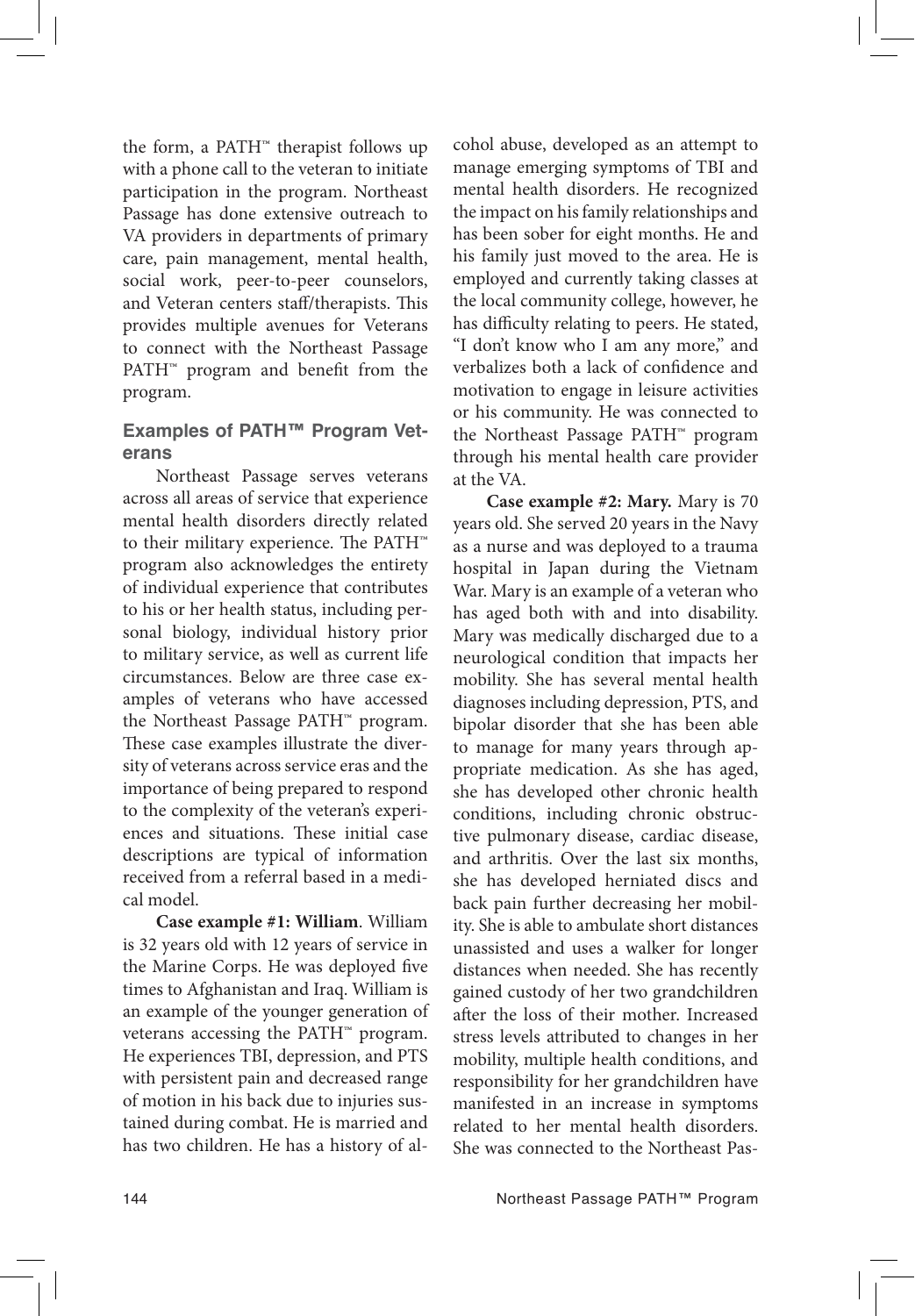sage PATH™ program through a support group for women survivors of military sexual assault.

**Case Example #3: Mark.** Mark is 55 years old. He served in the Army for six years and was stationed in Germany and Europe during the end of the Cold War era. Mark is an example of a veteran whose military service took place during peacetime. He identifies himself as an alcoholic, and at the initial assessment, was still actively drinking. In addition to alcohol and substance use disorders, he experiences anxiety, depression, and PTS. He indicated life-long struggles with depression and substance abuse that were exacerbated by his military service. He has experienced periods of homelessness, but lives in an apartment through the Veteran's Affairs Supported Housing (VASH) program. He does not drive and relies on public transportation, walking, or riding his bike. He is currently employed, however, but he has a history of job loss and unemployment related to alcohol abuse. He was connected to the Northeast Passage PATH™ program by his social worker.

#### **Assessment and Treatment Planning From a Strengths-Based Perspective**

For recreation therapists who engage veterans in a variety of activities, recognition and understanding of disability in conjunction with assets and strengths is integral to creating safe solutions for participation in activities that support health/ well-being. Many health professionals are familiar with assessment strategies from a problems-based perspective; however, the process of being solution focused begins with either an understanding of what the individual envisions as a possible future or evaluation of what factors have contributed to greater well-being in the

past (Graybeal, 2001). Resources and options used toward this envisioned future of improved health/well-being require a contextual understanding of an individual across health domains. PATH™ therapists use observational and active listening skills to gather information about individual strengths. These are reflected back to the individual within the context of discussion to generate further identification of individual internal strengths such as values, motivations, character strengths, and recreation interests; and are used to generate a plan of action to increase health and well-being.

The initial assessment interview is a collaborative process between the veteran and the PATH™ therapist to increase the understanding of the unique situation of each veteran, his or her strengths and desired health changes and to create personally relevant goals and plans. PATH™ therapists begin with the important assumption about inherent health and resiliency of Veterans, and an understanding that combat provides opportunity for growth (Bryan & Morrow, 2011). Northeast Passage PATH™ therapists utilize a combination of standardized assessment tools, as well as a conversational style interview as part of the comprehensive initial assessment (Craig et al., 2013; Sable & Gravink, 2005; Wilder et al., 2011).

**Strengths-based interview strategies.** PATH™ therapists meet with the Veteran in a location of his or her choosing, but preferably in the home. The context of this environment provides the PATH™ therapist an opportunity to observe the physical space where the Veteran lives, to meet the people and/or animals integral to daily life, and see the evidence of personal interests and strengths of the individual.

For example, when interviewing Mary, opening dialogue about her home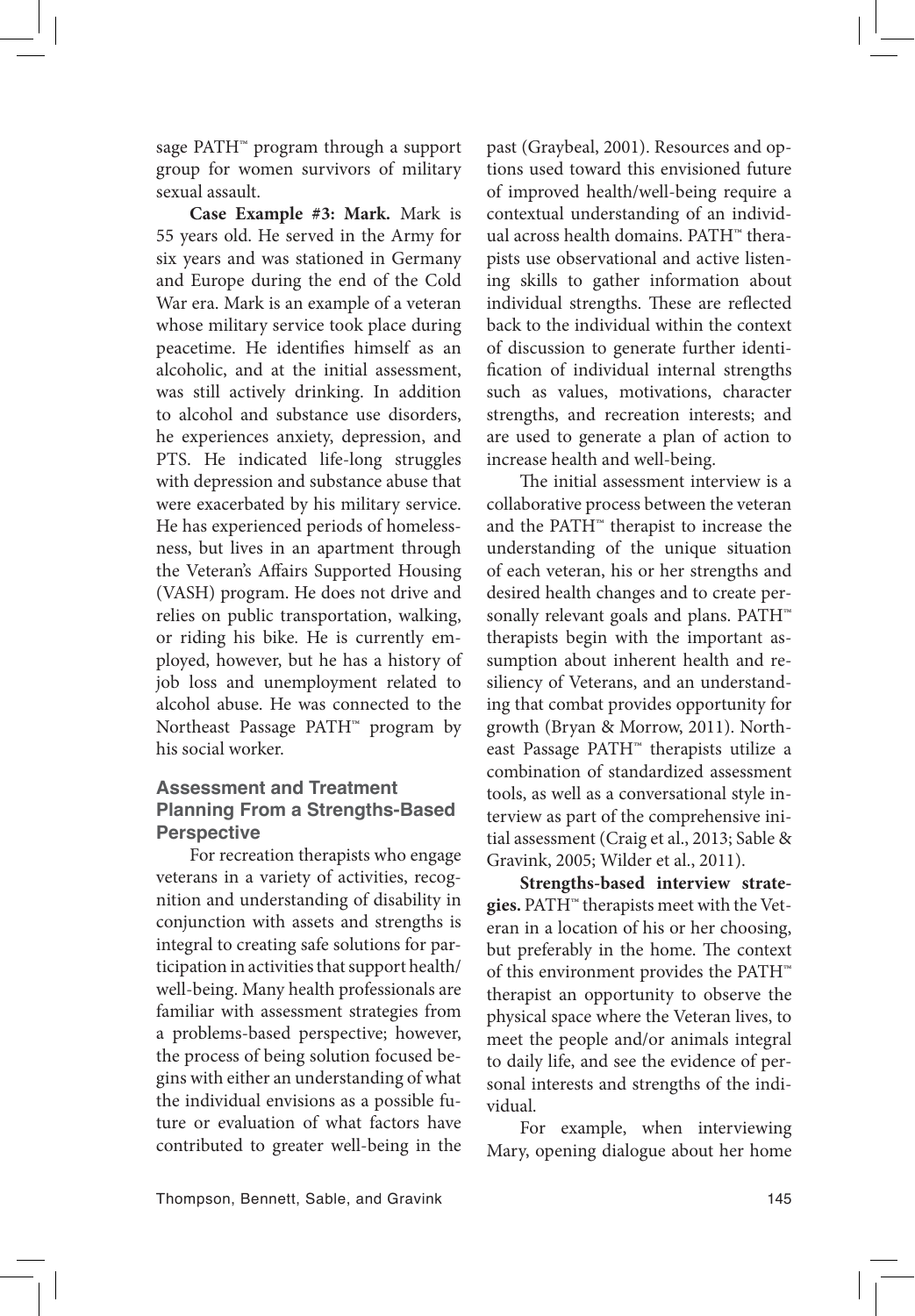included the questions of "How long have you lived here?" and "How accessible is the space for you?" Her response yielded a tour of her home that revealed handmade quilts, handmade raised garden boxes in need of repair, and several children's toys in the back yard. Follow-up questions such as, "Wow, did you make these?," "What do you like to grow?," "What games do you like to play with your grandkids?," and "Are there special places you like to go as a family?" validate Mary's individual interests in quilting and gardening and generate discussion surrounding her motivation to find recreation and spaces to play with her grandchildren, as well as her personal desire to maintain an active presence in their lives.

Observation of Mary as she moves through her home on the tour, allows for practical assessment of functional abilities. Even though Mary has multiple health conditions impacting her mobility from a strength and endurance perspective, she has good symmetry of movement, good body and environmental awareness, and relatively good balance. Conversation about these strengths combined with an understanding of the impact of her health conditions on her ability to keep up with her grandchildren, lead to her envisioned solution of going for a family bike ride where she would use a foot-powered trike to engage with her grandchildren safely while cycling.

PATH<sup>™</sup> therapists reflect back to the individual, not only observations made regarding the physical environment, but also observations about the individual's character strengths or personal skills within the context of the interview. For example, during William's initial assessment interview, his son, who has a developmental disability, was present. The PATH™ therapist was able to observe the gentle and loving way he interacted with his son. This strength, reflected back to him in the form of a compliment, yielded discussion around his motivations for being sober, and his desire to be a present father and husband. He envisioned he would use the PATH™ program as a means of continuing to build and strengthen family connections and new community connections through recreation. A compliment about his use of humor throughout the interview and a question about the role this plays in his life, led to a discussion about how highly he values humor and is impressed by those who can use humor to tell a story. Upon further discussion, this appreciation of expression through humor was also reflected in his interest in acting and the expressed desire to use these talents to connect with others.

**Standardized assessment tools.** The standardized assessment tools chosen for the PATH™ program evaluate the overarching concept of well-being in relation to the ICF definition of health, positive psychology, and strengths-based practices. The tools have also displayed good psychometric properties across disability and culture, an important consideration given the multiple disabilities/health conditions experienced by veterans who access the PATH™ program. The assessment tools include the WHO Disability Assessment Schedule 2.0 (WHODAS 2.0) that evaluates functioning (Üstün et al., 2010), the WHO Quality of Life-BREF (WHOQOL-BREF) that measures perceived quality of life (Skevinton, Lofty, & O'Connell, 2004), and the Subjective Happiness scale that is a global assessment of one's belief about whether they are a happy or unhappy person (Lyubomirsky & Lepper, 1999).

The PATH™ therapists utilize standardized assessment tools within the initial assessment interview to create a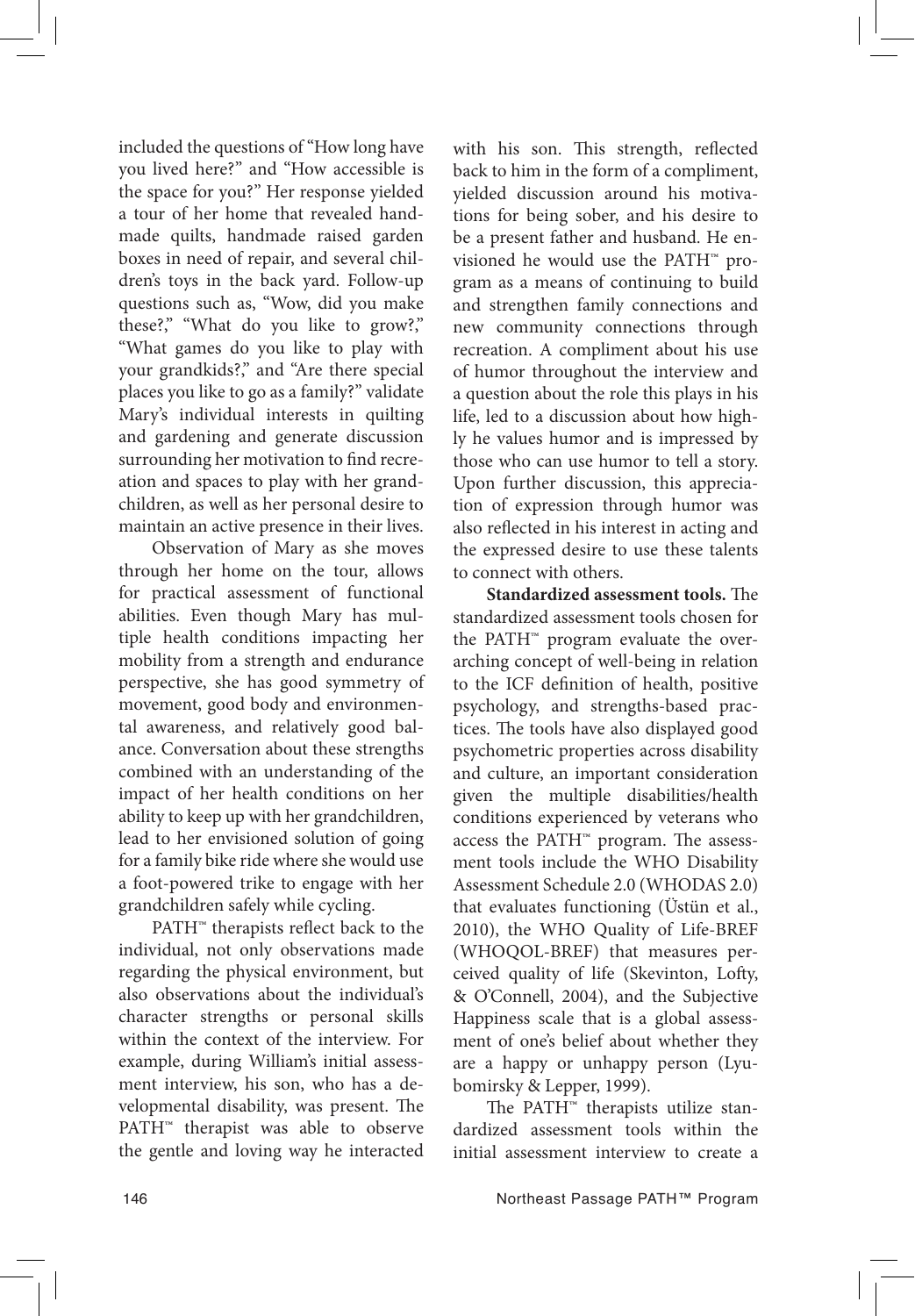complete contextual understanding of an individual. PATH™ therapists utilize these tools as a springboard for further discussion to guide and validate the focus of the veterans' goals for participation in the PATH™ program. For example, Mark identified in the Subjective Happiness scale that he considers himself to be an unhappy person. The PATH™ therapist asked him if he was able to identify a time when he was happier and what he envisions would create a difference in his experience of happiness. Mark articulated that during the four years he maintained sobriety he was much happier. Further discussion revealed that while he is currently not ready to commit to sobriety, he does think that increasing his ability to schedule time for himself and engage in activities that interest him would help him manage stress and allow him to decrease the frequency of his binges.

Within the context of the health history questions, Mark identified that he has some arthritis in his knees, but otherwise does not experience significant mobility impairment. Mark also spontaneously identified how thankful he was for his mobility. This strength of reflecting on a positive with gratitude amidst other difficulties was reflected back to Mark by the PATH™ therapist in the form of a compliment. This prompted Mark to further expound on his vision of scheduling small breaks in the week to engage in activities that interested him and were meaningful. He identified recreation interests based in connecting with nature, specifically animals. He also identified being skilled in understanding, creating, and repairing machines; and, enjoyment of learning about history through museums and documentaries.

Thompson, Bennett, Sable, and Gravink 147 Finally, results of the standardized assessment tools are also used to summarize the content of the initial assessment. Content of conversation and subsequent

goals/plan are paired with assessment results to provide opportunity for the Veteran and PATH™ therapist to confirm that the assessment was comprehensive and addressed health and functional domains relevant and important to the Veteran.

#### **Intervention and Evaluation– Facilitating Functioning**

PATH<sup>™</sup> program interventions occur in the veterans' homes and communities (Wilder et al., 2011). PATH™ participants have identified the collaborative approach to personally meaningful goals, within the context of their community, as the aspects of the PATH™ program that create the most positive change (Wilder et al., 2011). PATH™ therapists facilitate functioning through increased access and participation/engagement in recreation and community. Within the context of participation/engagement in recreation activities PATH™ therapists leverage existing individual strengths, support the development of related strengths, and facilitate aspects of well-being such as the experience of positive emotions, relationships, sense of meaning, and achievement (Anderson & Heyne, 2012; Craig et al., 2013; Sable & Gravink, 2005; Seligman, 2011; Wilder et al., 2011).

**Access and engagement/participation.** Veterans are included in the planning of each session to increase engagement in activity as well as to facilitate access to community resources. For example, Mary prioritized recreation experiences with her grandchildren and identified fishing and cycling as two activities of interest. The PATH™ therapist was able to identify accessible locations for each of these activities within her community. In addition, the PATH™ therapist provided education and the opportunity to try a recumbent trike, tie on and bait a hook, and cast a line. Within the context of these interventions, Mary was able to explore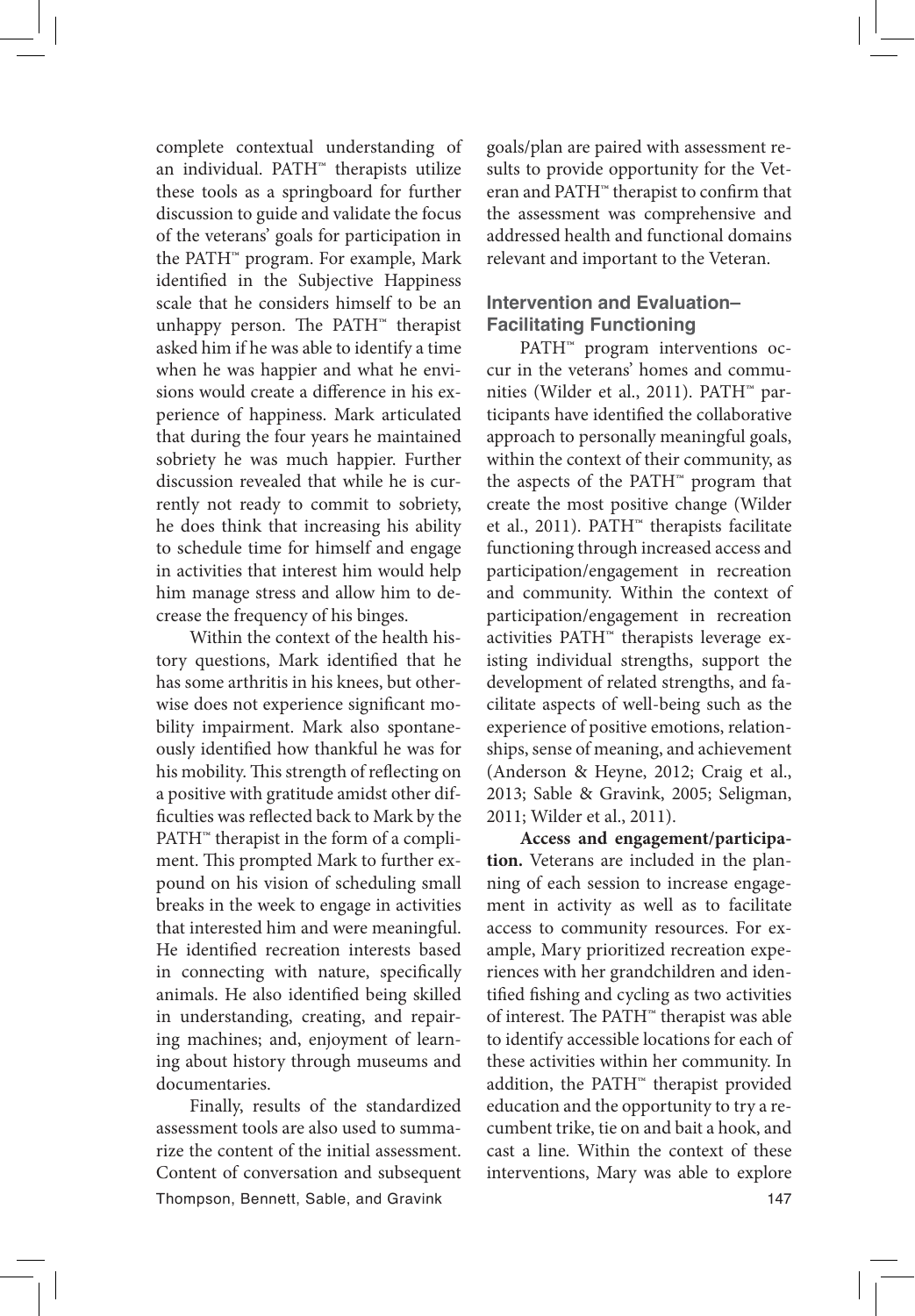these community access points, gain education and skill development for each of these activities, and successfully engage in both cycling and fishing with her grandchildren. With the positive experience of these activities and increased confidence, she was able to replicate them independently. This was an example of facilitated access to, and engagement in, community resources that developed the functional skills of planning and implementing recreation engagement within the community. For Mary, increases in functioning within her community supported both internal and external strengths utilized in her role as caregiver. Mary's PATH™ process illustrated how increased functioning in turn creates greater individual strength (See grey section of Figure 2).

Facilitation of access and participation can be related to creating comfort and access to social spaces. William identified that he was interested in pursuing acting, although he was anxious about his abilities and engaging with civilians around this interest. The PATH™ therapist worked with William to utilize his social strengths of kindness and humor to create connections with a local theater company. The PATH™ therapist initiated connections within the theater company to identify a mentor who would meet with William in an informal setting. Prior to meeting the mentor, the PATH™ therapist scheduled an evening to go see the current production with his wife and other veterans. This created more familiarity with the theater space and the cast from an observer's perspective, while at the same time drawing on and strengthening the relationship with his wife through a shared experience. William ultimately chose to pursue different interests. However, further choices continued to be motivated by a focus on positive relationship building based on his successful participation and shared positive emotion with his wife. In this example, facilitated experience in meaningful activity generated functional skill development around community access and strengthening relationships (as illustrated in the shaded grey section of Figure 2.)

**Development of strengths.** The planning process of each intervention can also be utilized to leverage a person's interests to build further strengths such as self-advocacy, recreation planning skills, and sense of achievement. For example, Mark decided that he would be interested in planning a trip to an art museum to practice scheduling time away from work and engaging in recreation interests. The PATH<sup>™</sup> therapist provided information about local bus options for transportation and the opportunity to get free museum passes from the local library. After this conversation, Mark was able to access his local library to inquire about free passes as part of the overall planning process for the intervention. He felt positive about being able to achieve these steps independently and practiced skills of self-advocacy discussed as part of the planning process.

**Other components of well-being.**  Facilitation of other components of wellbeing such as positive emotions, relationships, meaning, and achievement involve the entirety of the therapeutic recreation process. Ongoing formative evaluation within the context of the experience allows for adjustment and facilitation strategies that support success and learning.

PATH<sup>™</sup> therapists may utilize reframing strategies regarding interpretation of situations and events surrounding recreation participation such as individual performance and thoughts about the perceptions and opinions of others, or meanings attached to current or previous social and recreation experiences. For ex-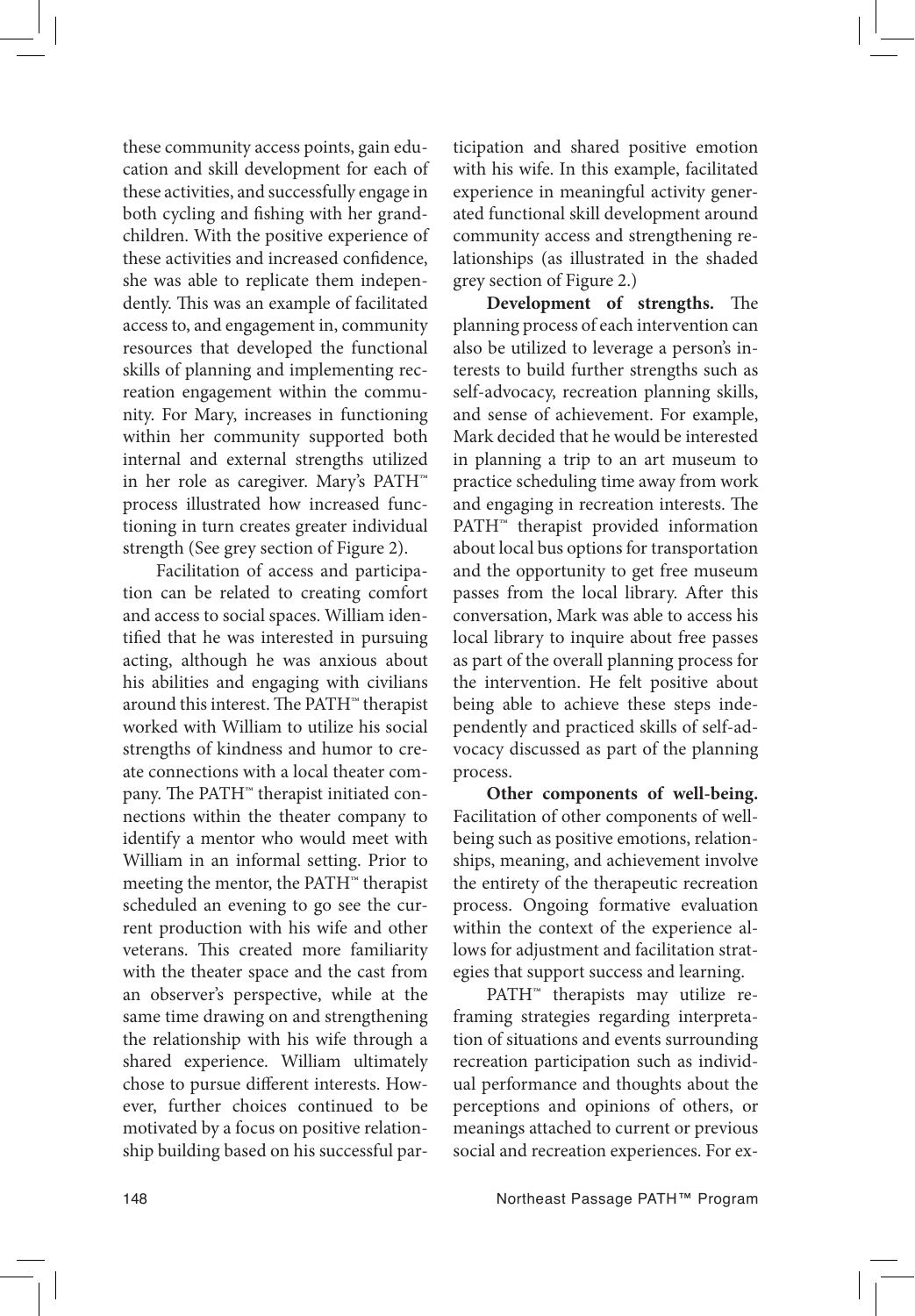ample, Mark identified his love of animals in his initial assessment interview and his desire to be engaged in meaningful acts of caring for animals. He envisioned volunteering at a local wildlife rescue to combine these strengths. The PATH™ therapist researched and contacted the local wildlife rescue to determine responsibilities, essential eligibility requirements, and commitments of volunteers to care for these injured animals. Based on the information gained, the PATH™ therapist discussed with Mark that his alcohol use would not allow him to obtain the volunteer position at the wildlife rescue and suggested several alternatives based on other recreation interests. At first, Mark was upset and wanted to discontinue participation in the program, stating, "There's probably not much that can be done to help me," and "I'm probably a waste of your time." The PATH™ therapist utilized strategies for reframing this "allor-nothing" type of thinking and negative self-messaging to reaffirm his individual value and re-motivate creative thinking around his goals of scheduling leisure engagement in his daily routine to acknowledge the positive and reduce stress. It was at this time that Mark agreed to visit the art museum.

Other strategies include engaging veterans in reflection related to the experience as part of integrating new skills and achievements into the definition of self and the world, and their personal strengths. For example, while at the museum, the PATH<sup>™</sup> therapist initiated discussion that invited Mark to observe his own reaction to the day's events including spending time acknowledging beauty and the process of engaging in this recreation interest. He identified that he felt surprised by how easy it was to get to the museum and that being focused in the moment looking at the artwork was relaxing and enjoyable. The PATH™ therapist engaged Mark in a discussion about options to recreate this on a daily basis, even if on a smaller scale in nature around his home. This spontaneous discussion led to photography as an activity that might capitalize on his love of machines while in nature. Mark indicated that he was interested in trying photography.

Ongoing formative evaluation within the context of interventions includes not only observation skills, but also discussion with the veteran around his or her experiences. This contributes to a continued collaborative approach to achieve desired changes. For example, on the return trip from the museum, the PATH™ therapist asked Mark about his experience of not drinking throughout the day's outing. This led to Mark discussing with the PATH™ therapist the logistics of how long he is able to currently go without drinking prior to experiencing symptoms of withdrawal. Due to the positive emotions experienced that day, Mark was motivated to attend other recreation opportunities through Northeast Passage. He reflected that he would need to plan around his alcohol use and safety related to withdrawal as an issue for prolonged or multi-day opportunities. Shortly thereafter, Mark actually decided he was ready to commit to being sober and checked himself into a VA hospital for a twomonth inpatient rehabilitation program. While still in the hospital, the PATH™ therapist discussed transition/discharge plans with Mark in preparation for supporting his success once he came home. The PATH™ therapist located a camera for him to engage in photography on a daily basis and remained in contact as he prepared for discharge to home. Once home, the PATH™ therapist facilitated participation in photography and fostered a sense of achievement by providing initial basic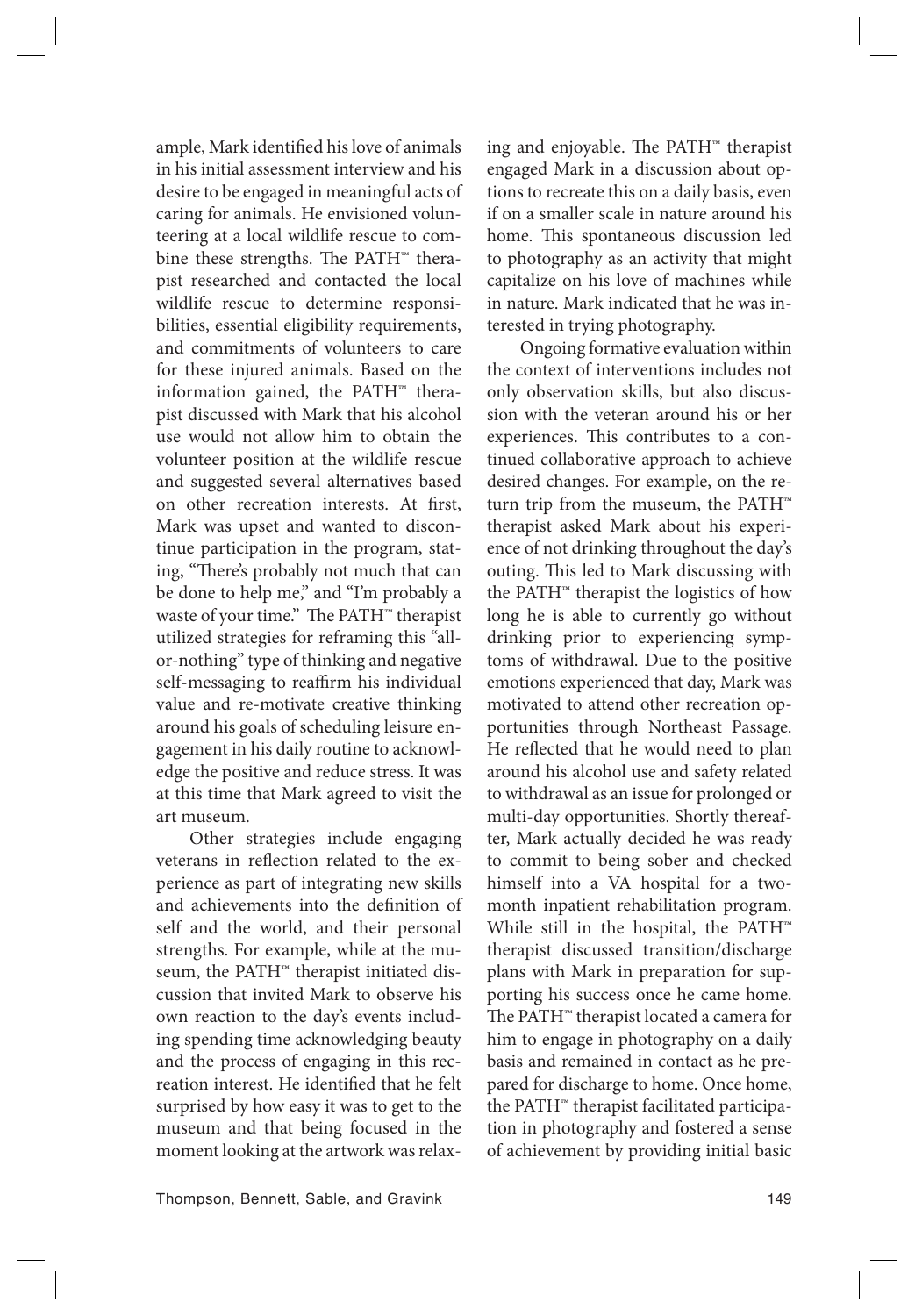instruction, finding beginning photography assignments, working with Mark to identify and visit local green spaces to take pictures, and organizing a meeting with a photographer for a lesson/mentorship.

After several months of sobriety, Mark was now ready to re-engage with the idea of volunteering for the wildlife rescue. His motivations for engaging included not only stress management but also structuring free time in support of sobriety, increasing his social network in sober contexts, and making a meaningful contribution to the world around him. As his photography skills improve, Mark intends to contribute not only his time, but also the images he captures while at the wildlife refuge as part of ongoing fundraising campaigns for the organization.

Throughout Mark's PATH™ process, the recreation therapist used the APIE process to engage him in facilitated recreation experiences that utilized and developed his individual strengths, functioning, and well-being. The facilitated experiences created positive emotions, developed relationships, and created a sense of meaning and purpose (Grey section of Figure 2). As a strengths-based approach, the PATH™ recreation therapist capitalized on the reciprocal relationships between individual strengths and the dynamics of facilitated engagement in recreation.

**Evaluation and discharge.** At the conclusion of the program, the veteran completes the standardized assessments again. Within the discharge interview, new skills, strengths, and accomplishments in relation to original goals are discussed. Pretest and posttest scores are used to confirm progress and highlight growth areas. Northeast Passage remains a resource for veteran-specific recreation opportunities and phone consultation after discharge.

#### **Implications for Practice**

Currently only 50% of veterans who meet the criteria for a mental health disorder are receiving care, and of those referred for mental health care, only 42% follow through with recommendations for treatment or follow-up care after the initial visit (Zinzow et al., 2012). In contrast, based on the initial 12 months of data tracking, for the veterans engaged in the 2015 Northeast Passage's U.S. Department of Veteran Affairs, Project Engage, there was an 85% return for a follow-up visit of veterans who complete the initial assessment with the PATH™ program. This higher rate of engagement is due to the real-time, individual focus of PATH<sup>™</sup> program.This approach provides the Veteran with initial strong supports that bridge to more self-initiated participation (Craig, Wilder, Sable, & Gravink, 2013; Sable & Gravink, 2005; Wilder et al., 2011).

The Northeast Passage PATH™ program is one example of a strengths-based recovery-oriented therapeutic recreation intervention that actively engages veterans with disabilities in recreation experiences in their home communities. (Craig, Wilder, Sable, & Gravink, 2013; Sable & Gravink, 2005; Wilder et al., 2011). This program engages the more vulnerable population of veterans who need the additional support of in-home/community intervention to create sustainable patterns of recreation and community engagement that support functioning and well-being. Therapeutic recreation services delivered in this home/community-based setting are a strong addition to the continuum of care that is consistent with current global and national shifts in healthcare. These services focus on patient-centered approaches to health management and acknowledge recommendations for the development of strengths-based treatment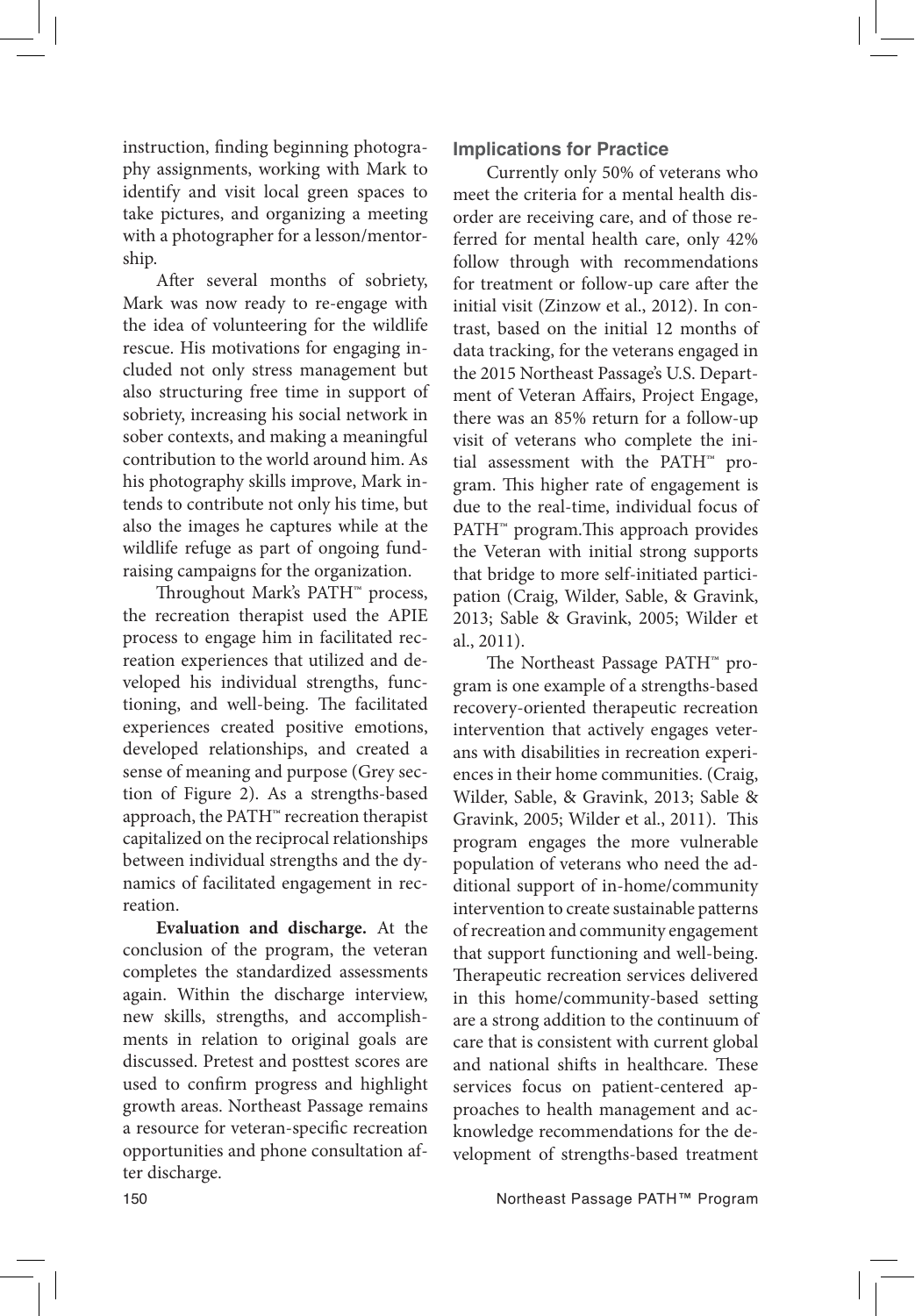programs for veterans with disabilities. The PATH™ program uses both cognitive and experiential means to develop personal belief in veterans ability to cope, recreate definitions of self and the world, and re-engage with the community (Litz et al., 2009; Maguen & Burkman, 2013; Pietrzak, Russo, Ling, & Southwick, 2011; Sable & Gravink, 2005; Steenkamp et al., 2011; Wilder et al., 2011). Other descriptions of specific protocols for the PATH™ program can be found in Sable & Gravink (2005) and Wilder et al. (2011).

Strengths-based approaches to care for veterans are relevant to the military culture, and values of self-reliance, toughness, and unit cohesion/performance when interventions are framed as opportunity for growth through the development of skills relevant to current and future situations (Bryan & Morrow, 2011). These approaches to care have the potential to work around stigma associated with accessing mental healthcare and engaging veterans (Bryan & Morrow). Through strengths-based approaches to care, the recreation therapy profession is uniquely poised to address the needs of veterans who experience mental health disorders: These approaches work within the military culture and minimize the stigma associated with seeking mental healthcare (Anderson & Heyne, 2012; Carruthers and Hood, 2007; Heyne & Anderson, 2012; Hood & Carruthers, 2007).

The PATH™ model demonstrates how the use of a strengths-based APIE process within the natural context of a person's home/community is an important addition to the continuum of recreation therapy service delivery models (Craig et al., 2013; Sable & Gravink, 2005; Wilder et al., 2011). Continued research regarding the impact of communitybased recreation therapy modalities, like the PATH™ program, could provide valuable evidence for the impact of these programs on functioning and well-being as indicators of health.

Implications for recreation therapy include consideration of relevant questions regarding opportunities for growth of the profession. How will recreation therapists respond as a profession to this shift in the healthcare paradigm outlined by the WHO through the ICF framework that calls for patient-centered and community-based care (WHO, 2001; 2002)? How do we position recreation therapy as a visible and valued allied health profession that already utilizes the strengthsbased approach to healthcare that is being called for by these current shifts? How can recreation therapists leverage the call for a population health model of care as an opportunity to replicate communitybased recreation therapy service delivery like the PATH™ program in mainstream healthcare? The responses to these questions will impact the growth of recreation therapy in the coming years.

The Affordable Care Act (ACA) outlines a population health model of care whose aim is to keep vulnerable populations healthy vs. a medical model of care that operates on a fee basis for procedures in response to illness (Rosenbaum, 2011). The ACA encourages the formation of accountable care organizations (ACOs) that are responsible for care both in and outside the hospital (Rosenbaum, 2011). This is an opportunity for recreation therapy to be viewed as a powerful ally in health management. The Northeast Passage relationship with the VA to provide the PATH<sup>™</sup> program for veterans is one example of a community-based recreation therapy service delivery model that has been successfully embraced as a population health model of care. The continued support of the PATH™ model through VA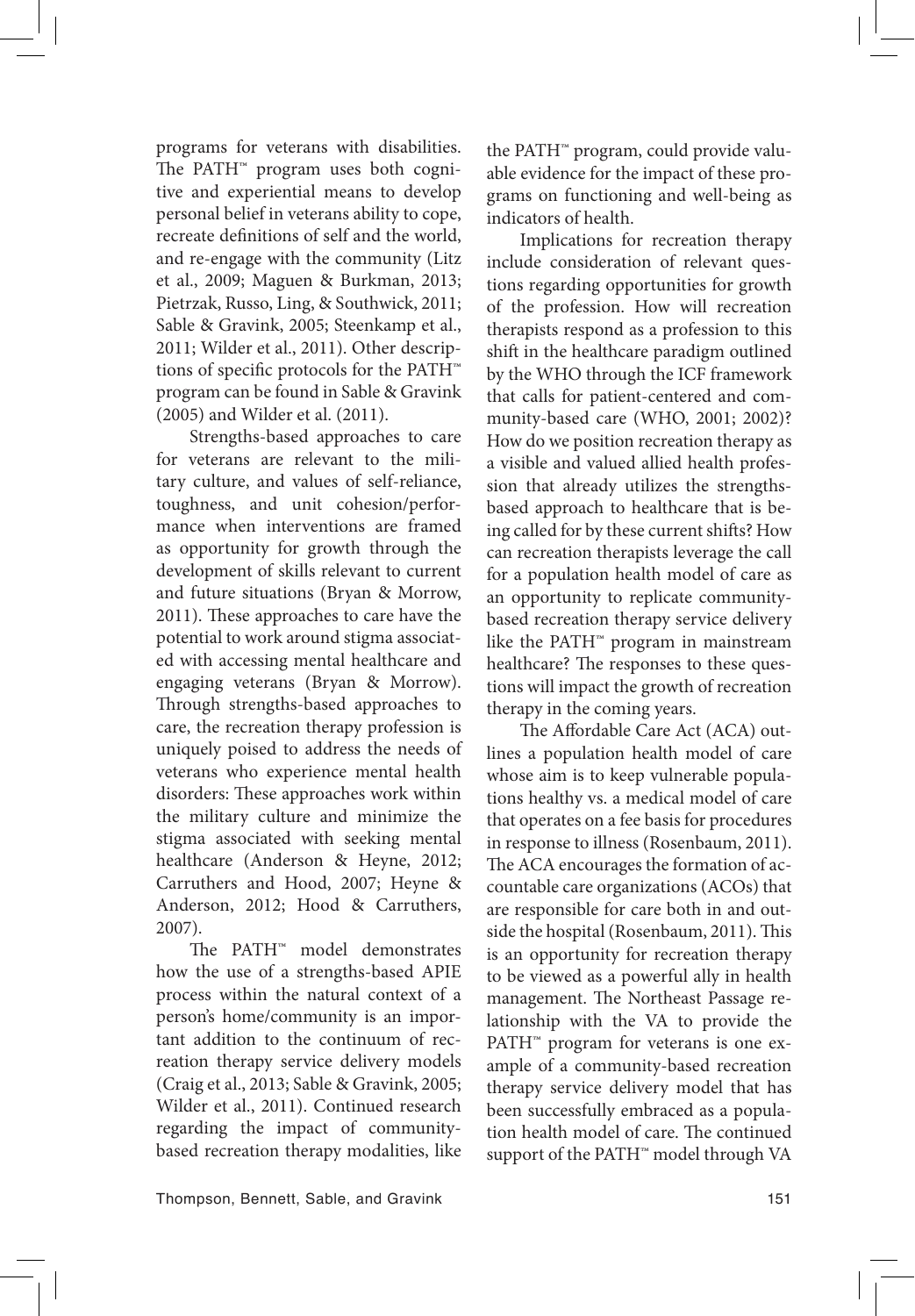contracts at a local level and through the VA Adaptive Sports Grant, attests to the potential of community-based recreation therapy to be embraced as a strengthsbased approach to health management.

Long-term sustainability of community-based models of recreation therapy service delivery, like the PATH™ program, will require steps to create an infrastructure that supports the expansion of the profession in this area. Continued education, advocacy, and relationship building amongst the VA and other ACOs, who are embracing a population health model, will provide opportunity to expand the PATH<sup>™</sup> program to other regions. This will create a potentially wider base of research regarding efficacy of strengthsbased recreation therapy programs delivered in the home/community. Advanced training of recreation therapists is needed to ensure a sufficient skill base to implement the PATH™ strengthsbased approach in a home/community setting. As a profession, recreation therapists would be wise to embrace current shifts in healthcare as an opportunity for growth. As a strengths-based approach to health management that can be delivered in a community setting, recreation therapy already embodies the changes being sought in healthcare.

#### **References**

- Anderson, L. S., & Heyne, L. A. (2012). Flourishing through leisure: An ecological extension of the leisure and well-being model in therapeutic recreation strengths-based practice. *Therapeutic Recreation Journal, 46*(2), 129–152.
- Bryan, C. J., & Morrow, C. E. (2011). Circumventing mental health stigma by embracing the warrior culture: Lessons learned from the Defender's Edge program. *Professional Psychology: Research and Practice, 42*(1), 16–23.
- Carruthers, C., & Hood, C. D. (2007). Building a life of meaning through therapeutic recreation: The Leisure and Well-Being Model, part I. *Therapeutic Recreation Journal, 41*(4), 276–297.
- Craig, P. J., Wilder, A., Sable, J. R., Gravink, J. (2013). Promoting access, transition, and health: a community-based approach to managing chronic health conditions. *Annual in Therapeutic Recreation, 21*, 45–62.
- Coll, J. E., Weiss, E. L., & Yarvis, J. S. (2011). No one leaves unchanged: Insights for civilian mental health care professionals into the military experience and culture. *Social Work in Health Care, 50*(7), 487–500.
- Davidson, L., & Roe, D. (2007). Recovery from versus recovery in serious mental illness: One strategy for lessening confusion plaguing recovery. *Journal of Mental Health, 16*(4), 459– 470.
- Graybeal, C. (2001). Strengths-based social work assessment: Transforming the dominant paradigm. *Families in Society: The Journal of Contemporary Social Services, 82*(3), 233–242.
- Hawkins, B. L., McGuire, F. A., Britt, T. W., & Linder, S. M. (2015). Identifying contextual influences of community reintegration among injured service members. *Journal of Rehabilitation Research and Development, 52*(2), 235–246.
- Heyne, L. A., & Anderson, L. S. (2012). Theories that support strengths-based practice in therapeutic recreation. *Therapeutic Recreation Journal, 46*(2), 106–128.
- Hood, C. D., & Carruthers, C. (2007). Enhancing leisure experience and developing resources: The Leisure and Well-Being Model, part II. *Therapeutic Recreation Journal, 41*(4), 298–325.
- Irving, L. M., Telfer, L., & Blake, D. D. (1997). Hope, coping, and social support in Combat-Related Posttraumatic Stress Disorder. *Journal of Traumatic Stress, 10*(3), 465–479.
- Iwasaki, Y., Coyle, C. P., & Shank, J. W. (2010). Leisure as a context for active living, recovery, health and life quality for persons with mental illness in the global context. *Health Promotion International, 25*(4), 483–494.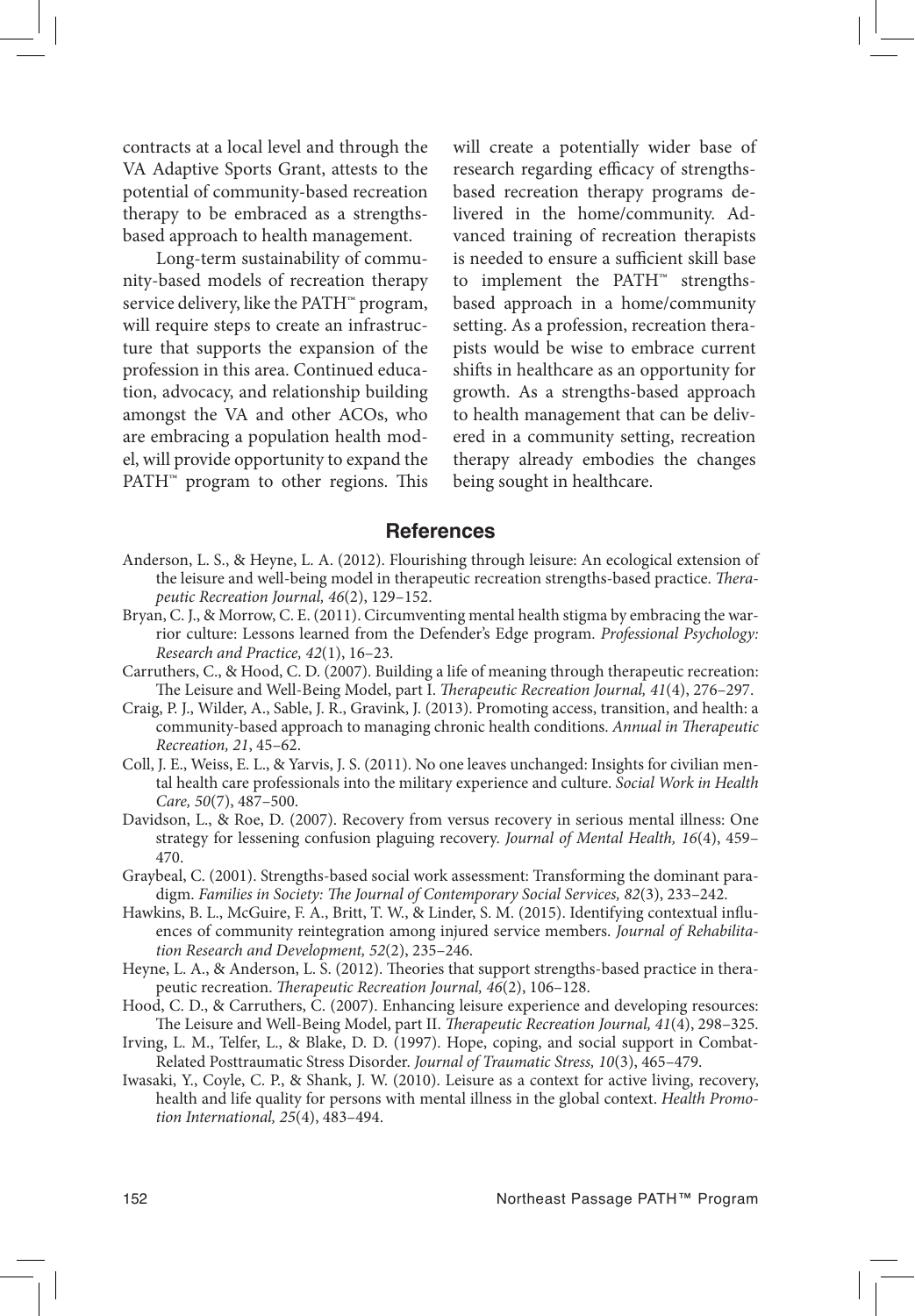- Iwasaki, Y., Mackay, K. J., Mactavish, J. B., Ristock, J., & Bartlett, J. (2006). Voices from the margins: Stress, active living, and leisure as a contributor to coping with stress. *Leisure Sciences, 28*(2), 163–180.
- Litz, B. T., Stein, N., Delaney, E., Lebowitz, L., Nash, W. P., Silva, C., & Maguen, S. (2009). Moral injury and moral repair in war veterans: A preliminary model and intervention strategy. *Clinical Psychology Review, 29*(8), 695–706.
- Lyubomirsky, S., & Lepper, H. S. (1999). A measure of subjective happiness: Preliminary reliability and construct validation. *Social Indicators Research, 46*(2), 137–155.
- Magruder, K. M., & Yeager, D. E. (2009). The prevalence of PTSD across war eras and the effect of deployment on PTSD: A systematic review and meta-analysis. *Psychiatric Annals, 39*(8), 778–788.
- Maguen, S., & Burkman, K. (2013). Combat-related killing: Expanding evidence-based treatments for PTSD. *Cognitive and Behavioral Practice, 20*(4), 476–479.
- Mandela, N. (2015). The Goodreads.com website. Retrieved from http://www.goodreads.com/ quotes/search?utf8=%E2%9C%93&q=nelson+mandela%2C+may+your+choices&commit =Search
- National Alliance on Mental Illness (n.d.). *Living with a mental health condition.* Retrieved from http://www.nami.org/Find-Support/Living-with-a-Mental-Health-Condition
- National Council for Behavioral Health. (2012). *Meeting the behavioral health needs of Veterans: Operation Enduring Freedom and Operation Iraqi Freedom.* Retrieved from http://www. thenationalcouncil.org/wp-content/uploads/2013/02/Veterans-BH-Needs-Report.pdf
- National Council for Behavioral Health. (2014). *Veterans.* Retrieved from http://www.thenationalcouncil.org/topics/veterans/
- Northeast Passage. (n.d.). *Northeast Passage living beyond disability: Military and veteran.* Retrieved from http://nepassage.org/sports/military-veteran/.
- Office of the Press Secretary, The White House. (2012). *Executive Order Improving Access to Mental Health Services for Veterans, Service Members, and Military Families.* Retrieved from www.whitehouse.gov/the-press-office/2012/08/31
- Pietrzak, R. H., Russo, A. R., Ling, Q., & Southwick, S. M. (2011). Suicidal ideation in treatmentseeking Veterans of Operations Enduring Freedom and Iraqi Freedom: The role of coping strategies, resilience, and social support. *Journal of Psychiatric Research, 45*, 720–726.
- Price, W. D., Lundberg, N. R., Zabriskie, R. B., & Barney, K. W. (2015). I tie flies in my sleep: An autoethnographic examination of recreation and reintegration for a Veteran with Posttraumatic Stress Disorder. *Journal of Leisure Research, 47*(2), 185–201.
- Rosenbaum, S. (2011). The Patient Protection and Affordable Care Act: Implications for public health policy and practice. *Public Health Reports, 126*(1), 130–135.
- Sable, J., & Gravink, J. (2005). The PATH to community health care for people with disabilities: A community-based therapeutic recreation service. *Therapeutic Recreation Journal, 39*(1), 78–87.
- Schnurr, P. P., Lunney, C. A., Bovin, M. J., & Marx, B. P. (2009). Posttraumatic stress disorder and quality of life: Extension of findings to veterans of the wars in Iraq and Afghanistan. *Clinical Psychology Review, 29*(8), 727–735.
- Seligman, M. E. P. (2002). *Authentic happiness: Using the new positive psychology to realize your potential for lasting fulfillment.* New York: Free Press.
- Seligman, M. E. P. (2011). F*lourish: A visionary new understanding of happiness and well-being.*  New York: Free Press.
- Skevington, S. M., Lotfy, M., & O'Connell, K. A. (2004). The world health organization's WHO-QOL-BREF quality of life assessment: Psychometric properties and results of the international field trial. A report from the WHOQOL group. *Quality of Life Research, 13*(2), 299–310.
- Steenkamp, M. M., Litz, B. T., Gray, M. J., Lebowitz, L., Nash, W., Conoscenti, L., ... & Lang, A. (2011). A brief exposure-based intervention for service members with PTSD. *Cognitive and Behavioral Practice, 18*(1), 98–107.
- U.S. Department of Health and Human Services. (2006). *Transforming mental health care in America, federal action agenda: First steps.* Rockville, MD: Author.